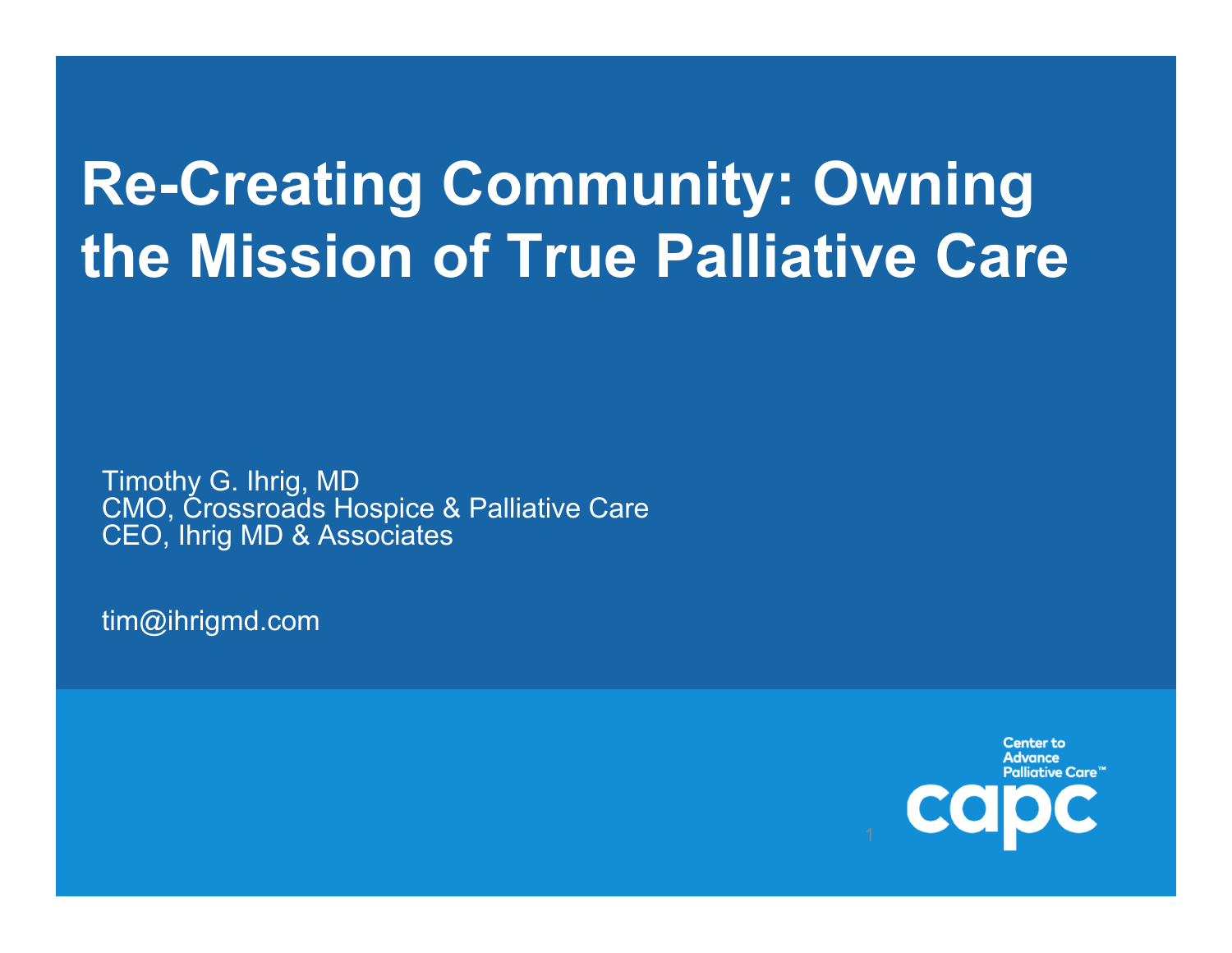#### **Disclosures**

I have no financial disclosures.

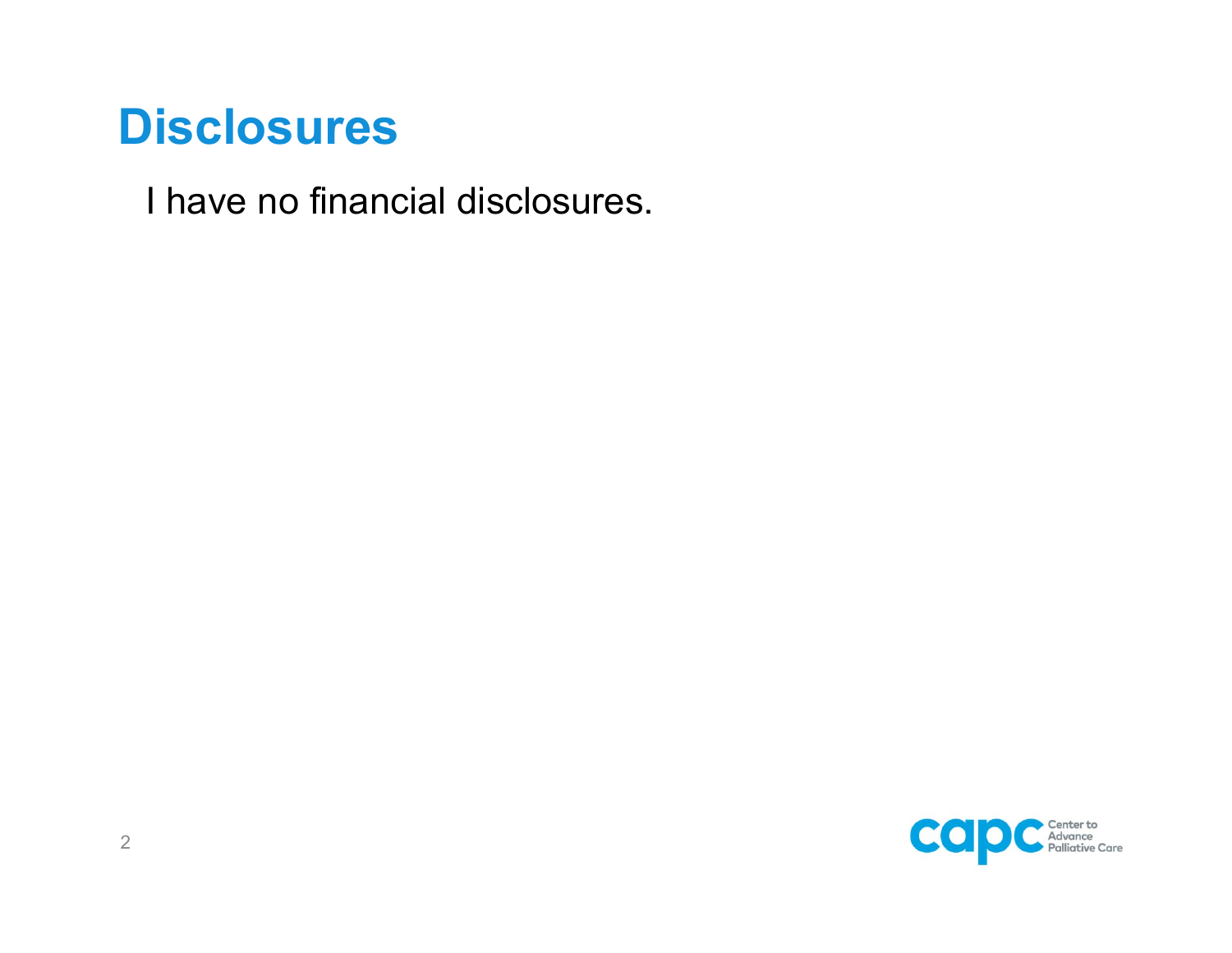### **Objectives**

- 1. Discuss key elements of palliative care community partnerships
- 2. Identify non-healthcare provider community opportunities: Church, neighbors, social media, support groups
- 3. Describe ways to enhance healthcare community partnerships and evaluate effectiveness with respect to palliative care growth and quality of patient care

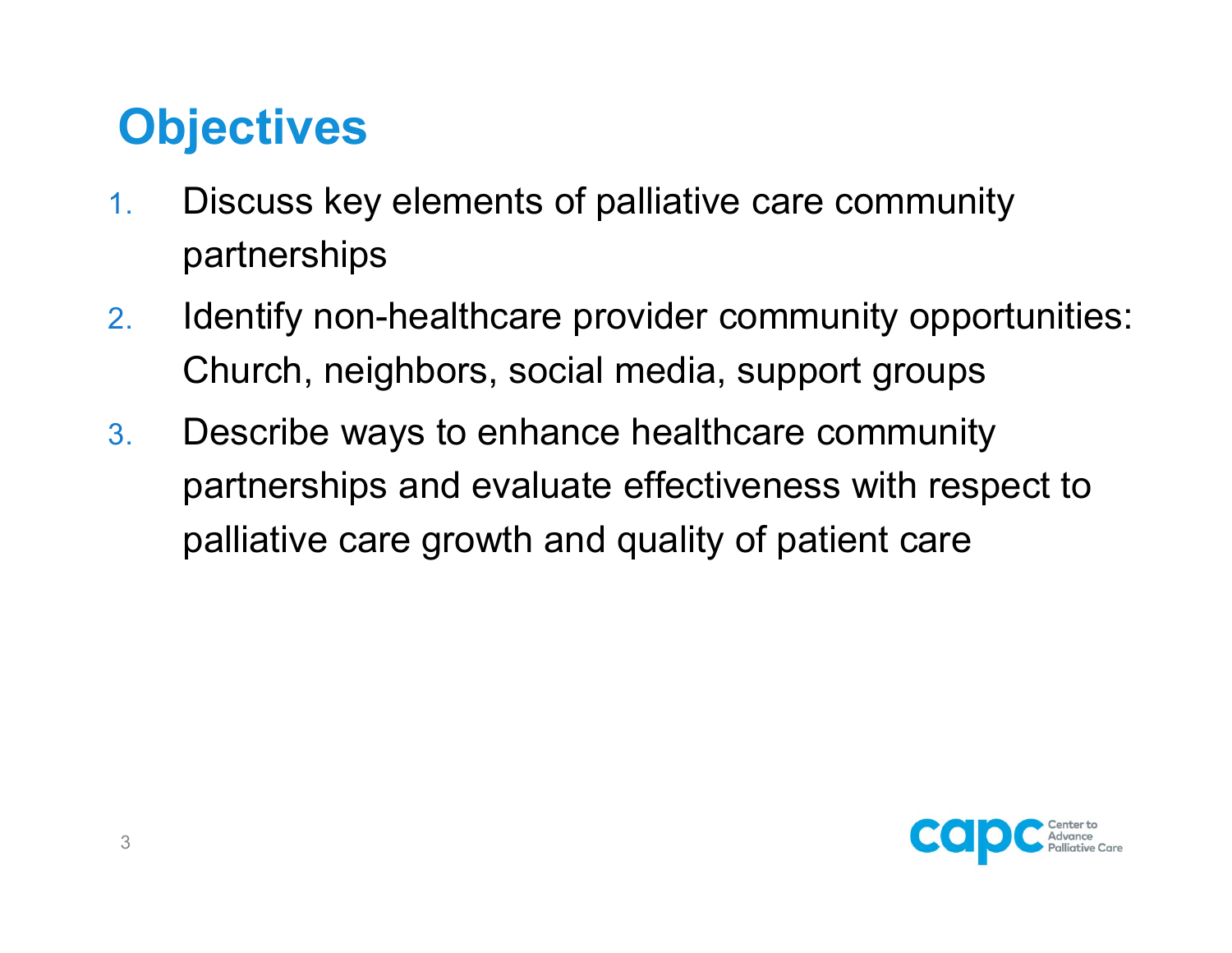



**FOR HEALTH POLICY & CLINICAL PRACTICE** 

**GEISEL SCHOOL OF MEDICINE AT DARTMOUTH** 

Cohort study with a select number of thought-leading providers organization to participate in an invitation-only "PAC cohort" that aims to define the acute and postacute provider competencies required for success under value -based payment models and how acute and post-acute provider organizations can effectively collaborate to collectively achieve the aims of valuebased care for the local population.

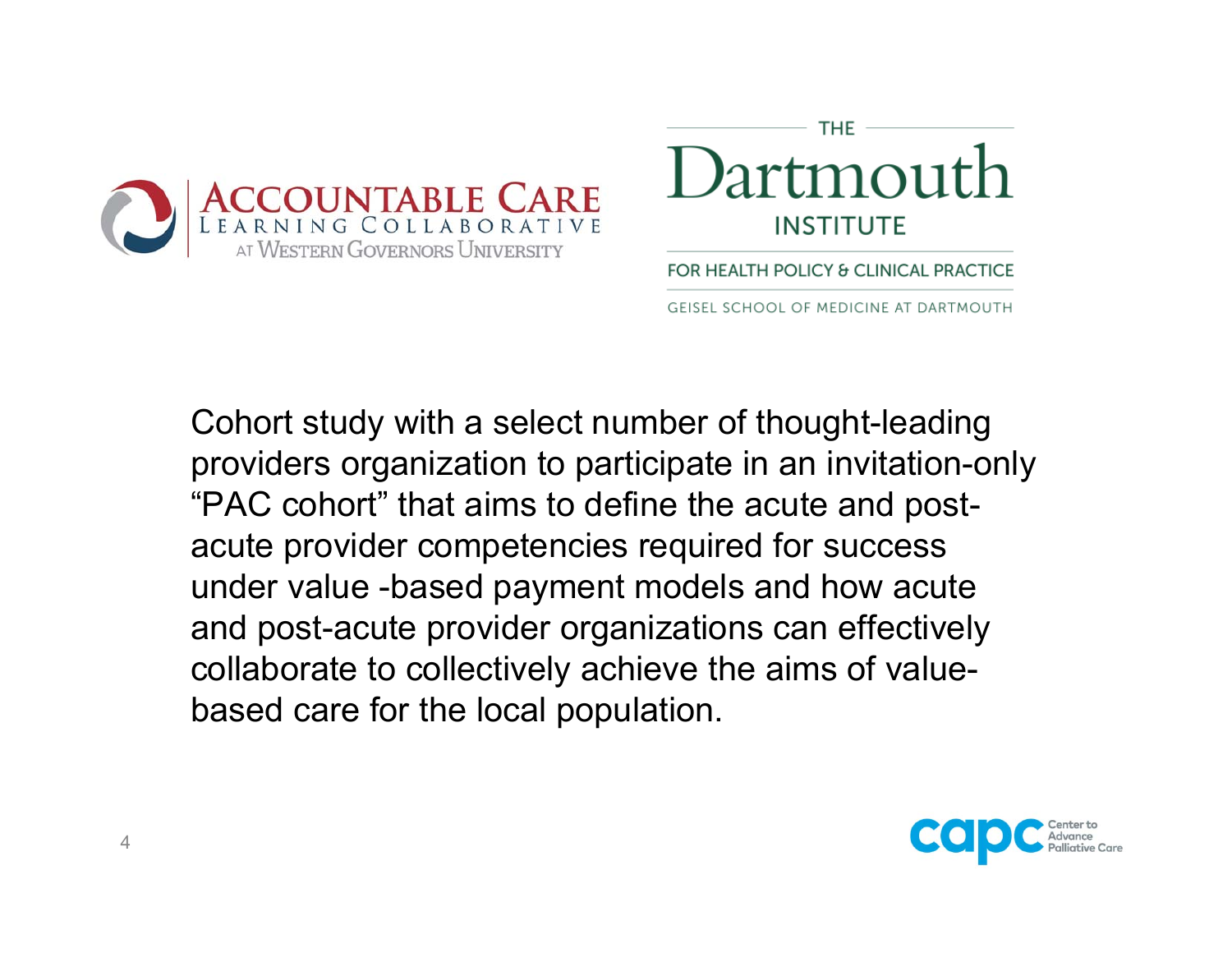#### Subtext...





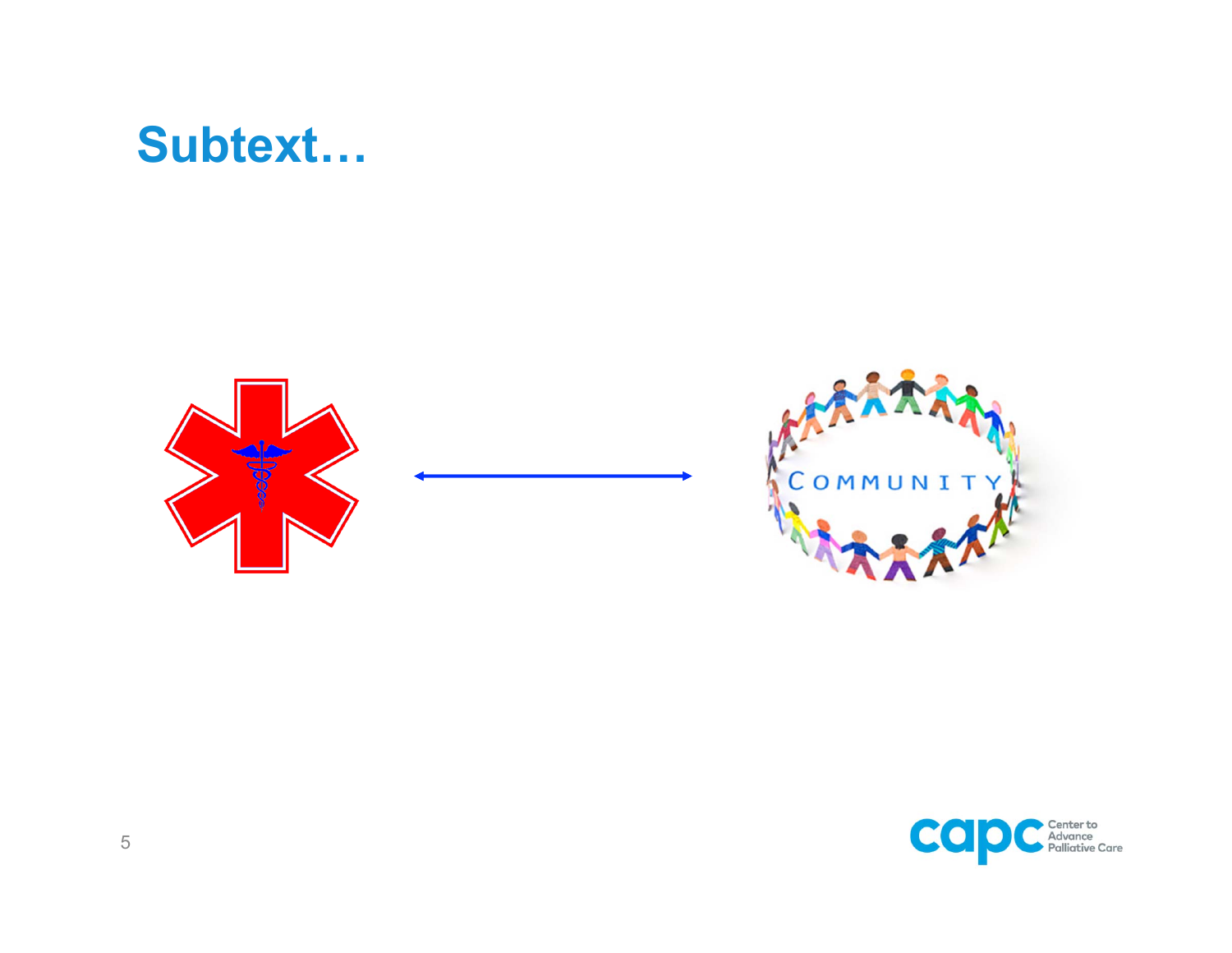### Subtext...



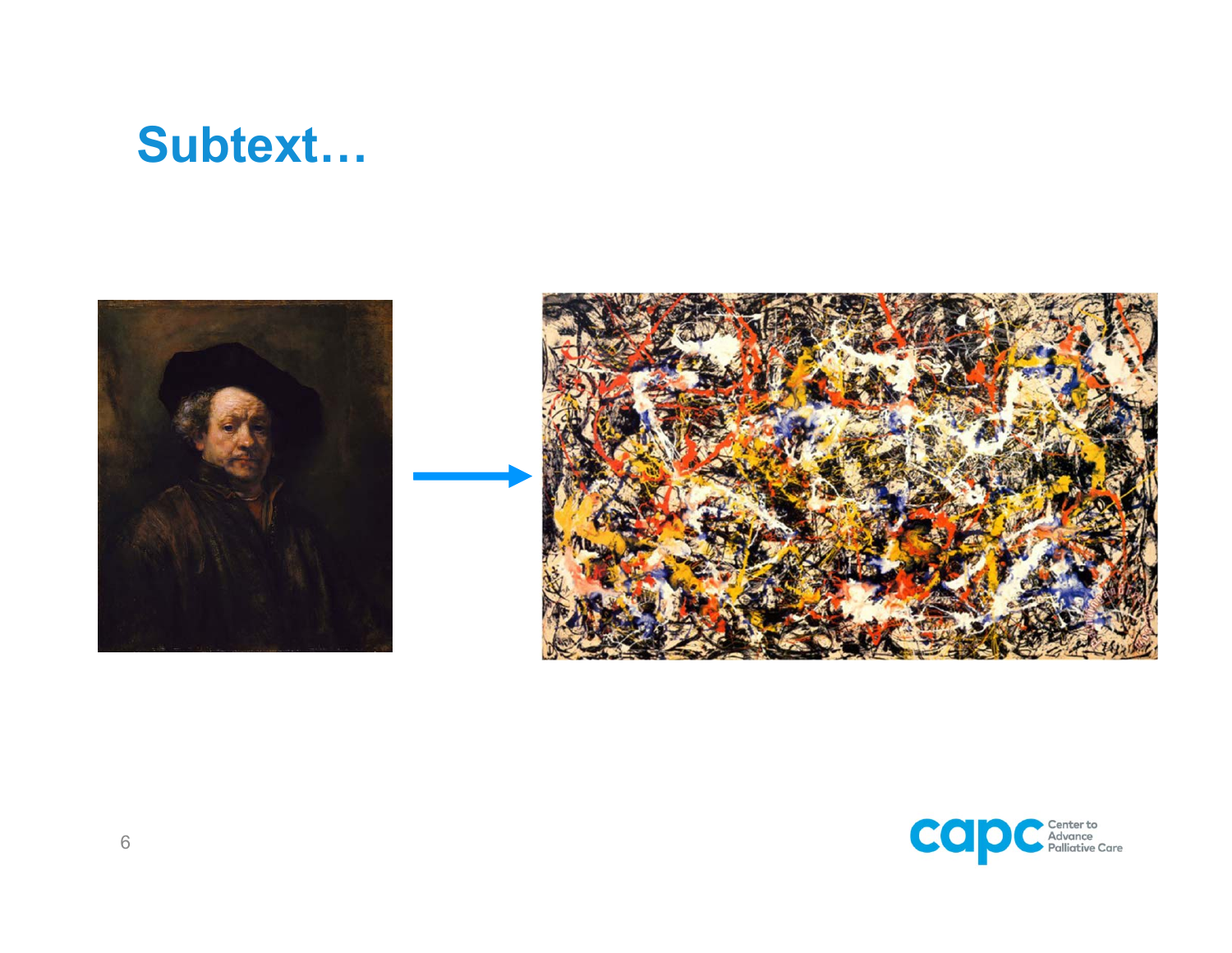#### Subtext...



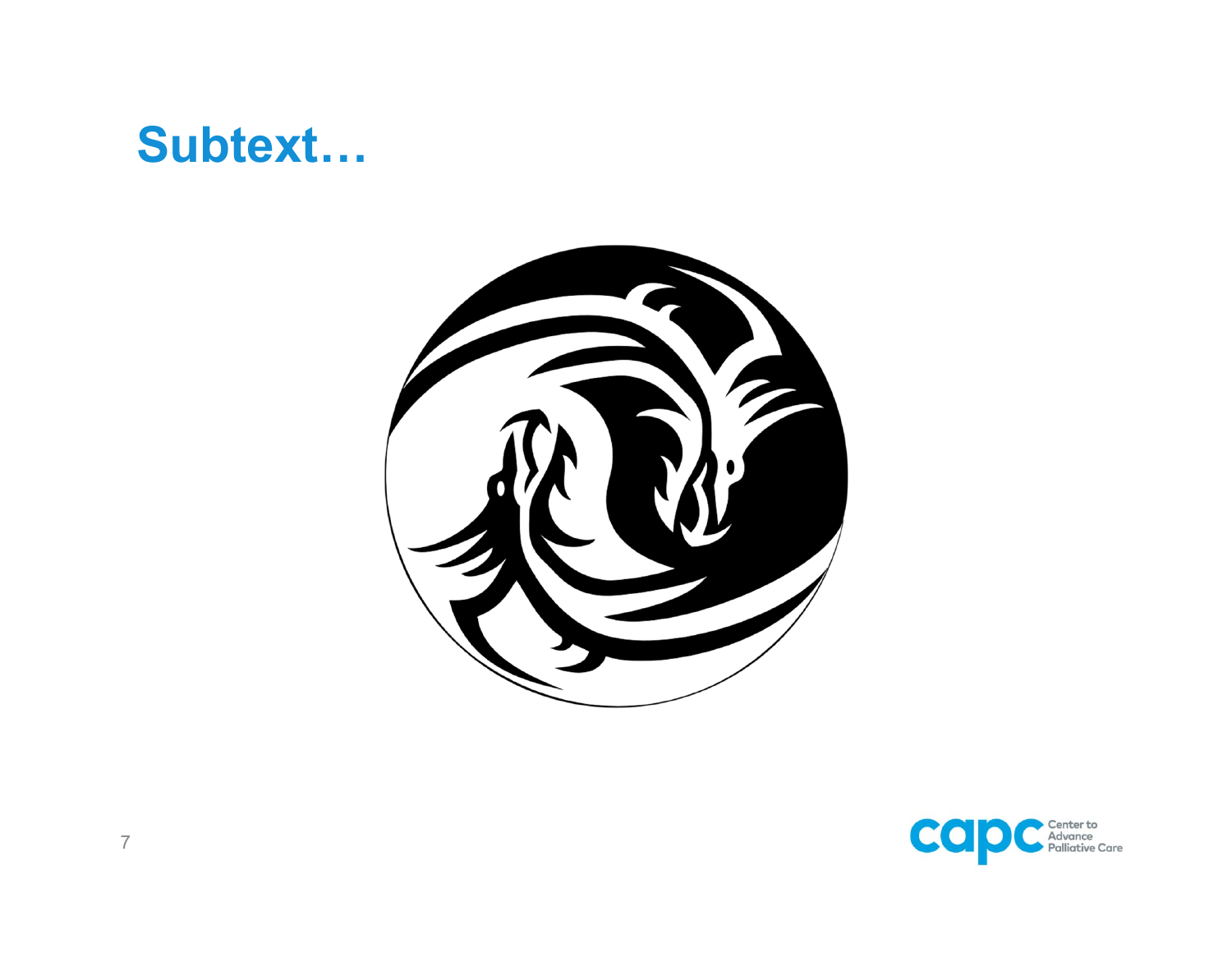## **Success Story**

- 1. Pioneer ACO
	- 1. Lessons learned
		- 1.Across entire continuum
		- 2. Data to support philosophy
			- 1.94% zero hospitalizations
			- 2.40% reduction 30-day readmission
			- 3.Decreased LOS from +/- 4 to 1.79 days
			- 4.21% Inpatient PC Consultation
			- 5.70% reduction per-capita expenditures

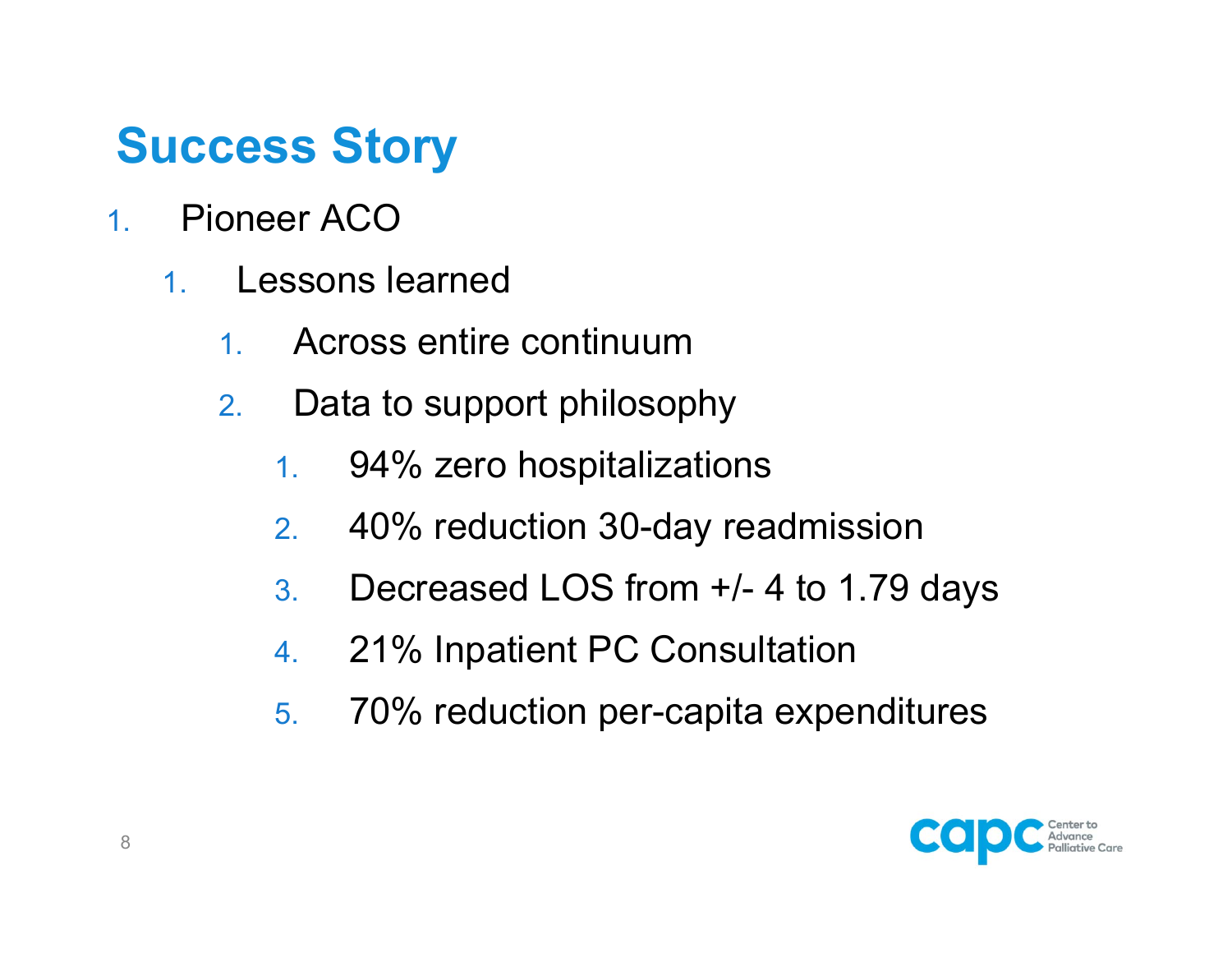## **History 101**

- 1. Competing platforms preclude community
	- 1.Healthcare system structure
	- 2.Reimbursement models
	- 3. Society
	- 4. No common language
		- 1. Healthcare
			- 1.Delivery / Practice
			- 2. Education
		- 2. Society

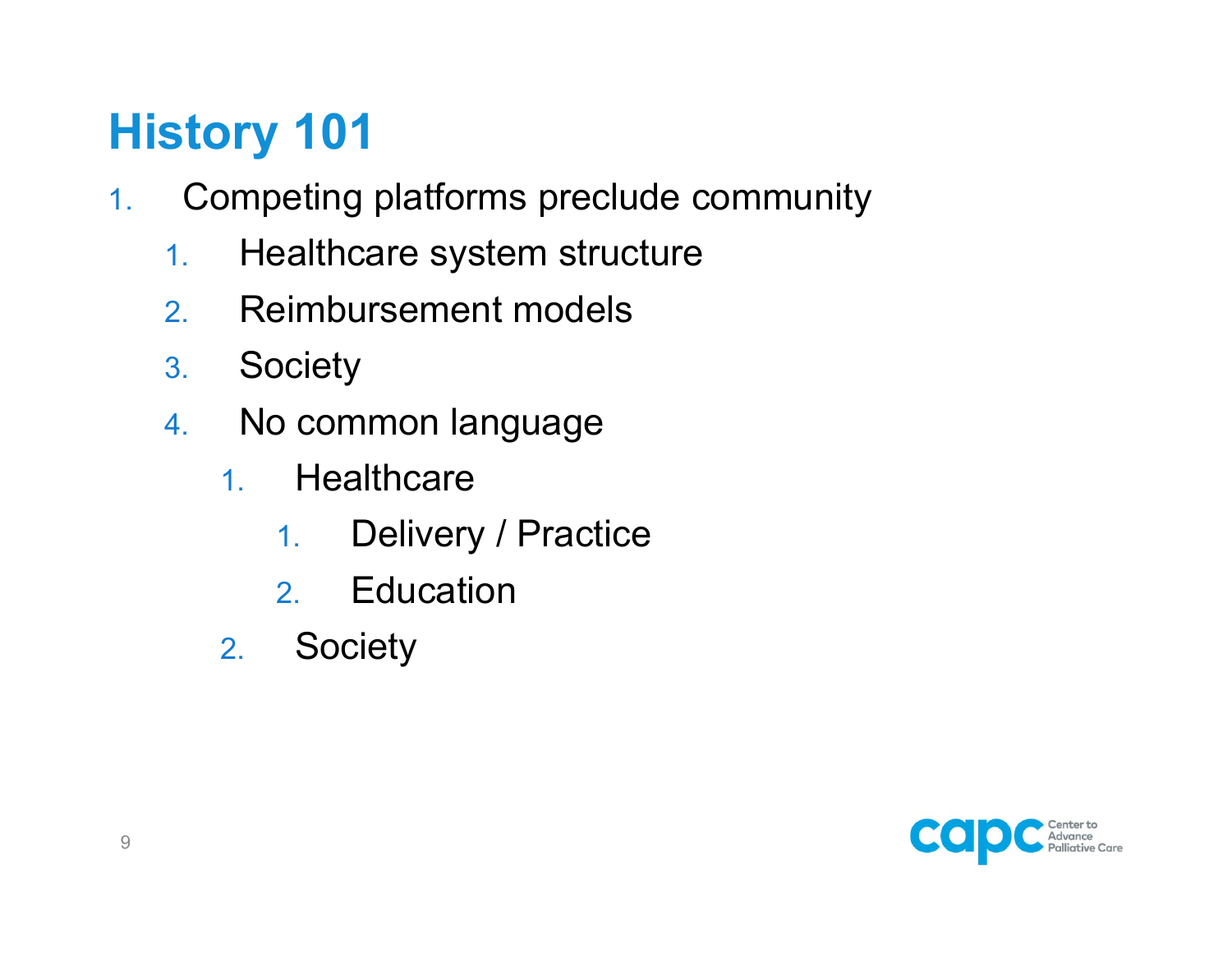#### **"True" Palliative Care**

- 1.Expands spectrum of current held beliefs and practice
- 2.Is proven model for population health
- 3.Requires community for success
- 4.Currently in our "Preadolescence"

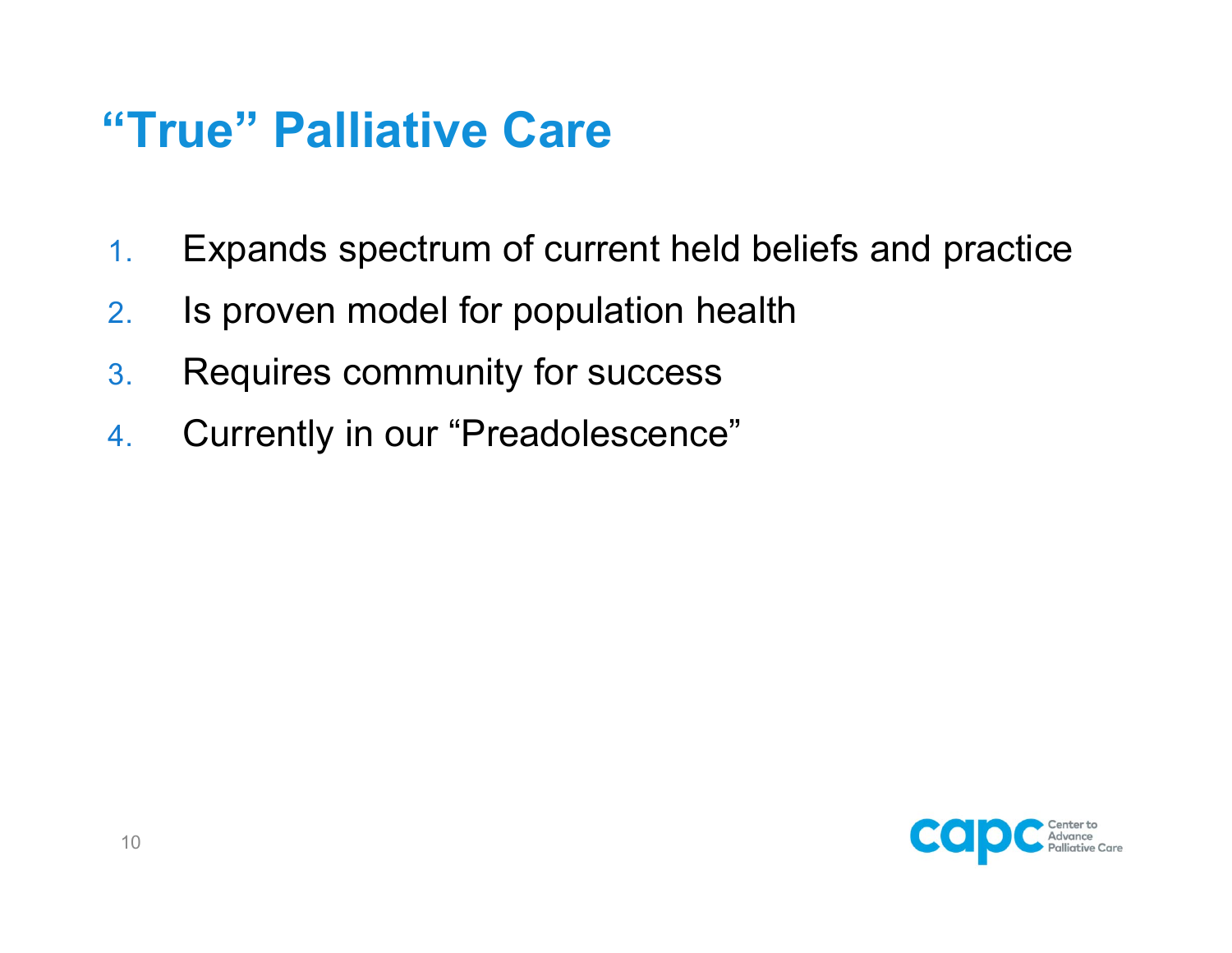## **Key Elements**

- 1. Healthcare Partners
	- 1. Understanding each other
		- 1. Scope of Abilities / Vision / Goals
			- 1.Clinical
			- 2.Administrative
			- 3.**Regulatory**
			- 4.Availability
		- 2.Concerns / Fears
		- 3.History of relationship
	- 2.Strategic starting points
	- 3.Frequent Dialogue
	- 4.Common metrics

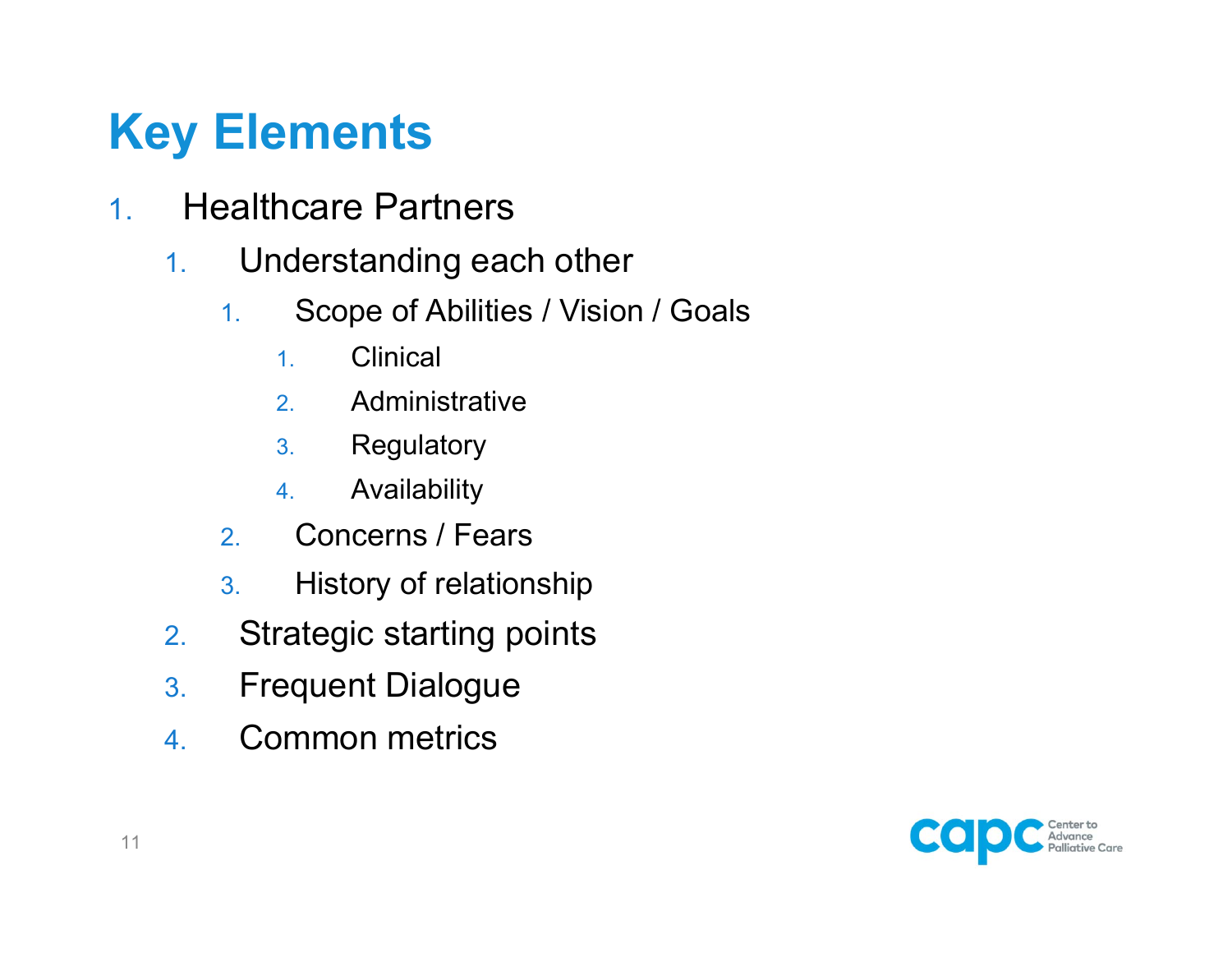### **Healthcare Partnering**



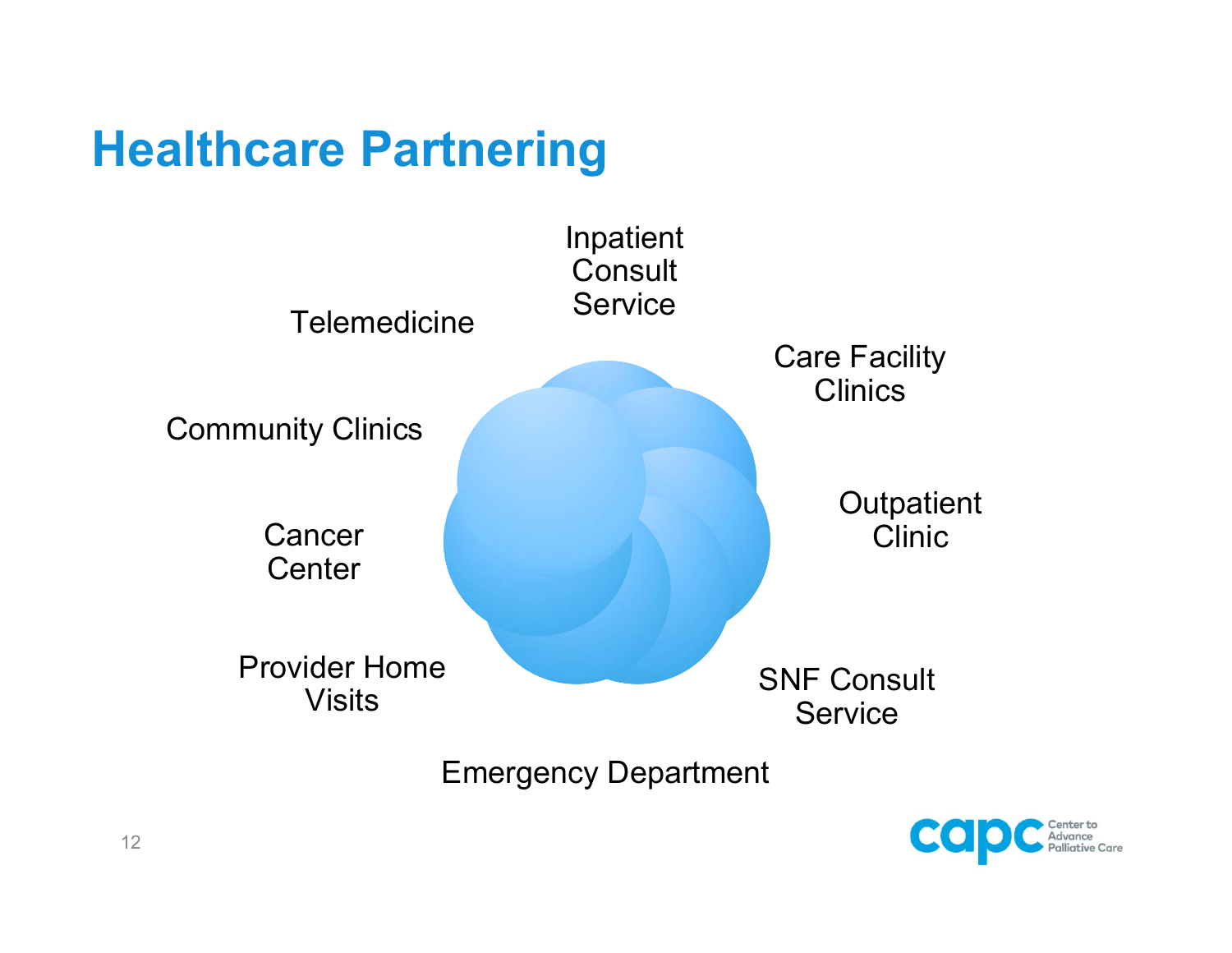### **Healthcare Partner Example**

- 1. "Cathy"
	- 1. 60+ y/o h/o CVA ➡dysphagia, fxl debility, LTC
		- 1. No Palliative Care
			- 1. 2 years 18+ hospitalizations > \$1,000,000
		- 2. True Palliative Care
			- 1. 4 years 3 hospitalizations $^*$  < \$50,000
	- 2. Society
	- 3. No common language
		- 1.**Healthcare** 
			- 1. Delivery / Practice
			- 2. Education
		- 2.Society

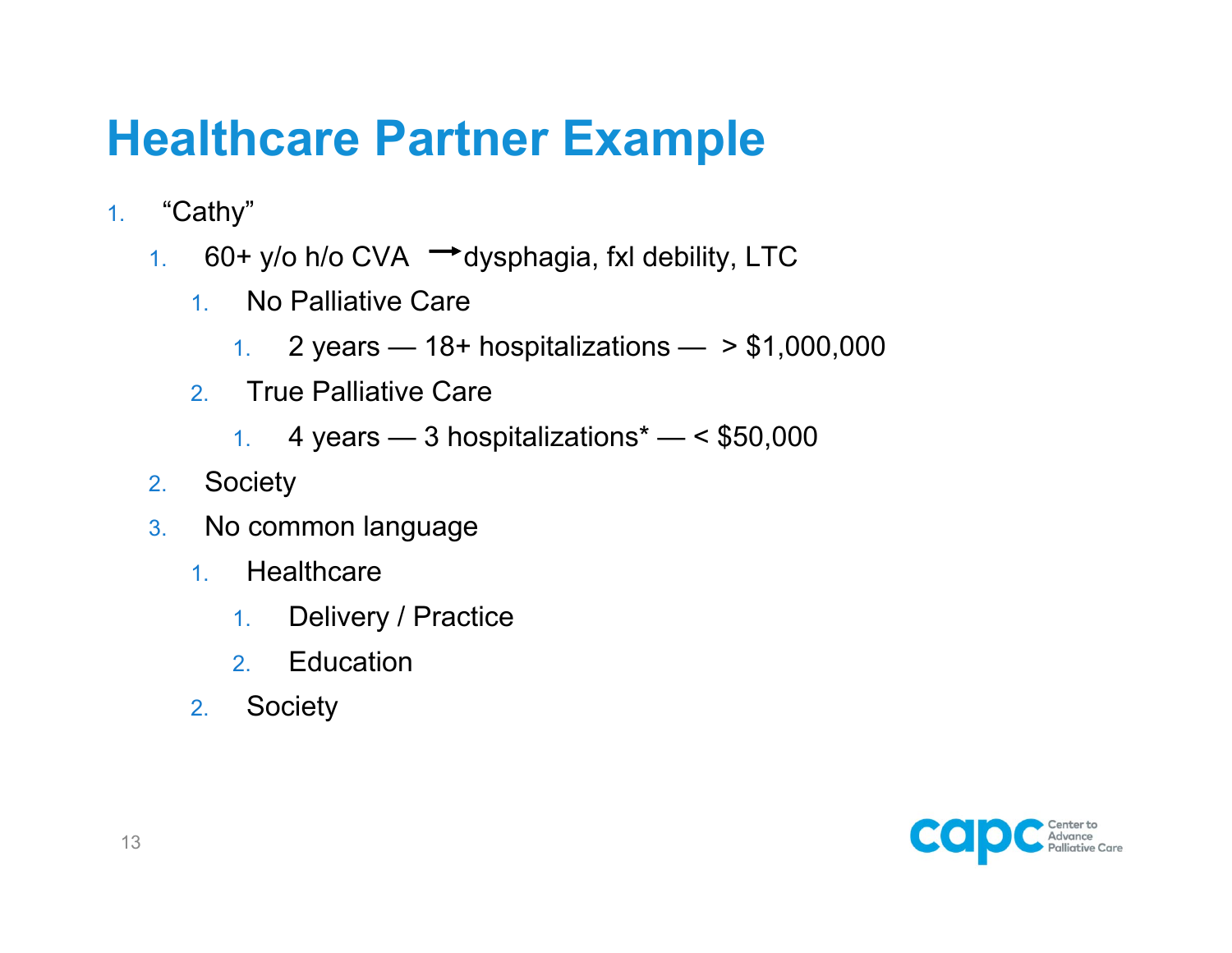## **Key Elements**

- 1. Non-Healthcare Partners
	- 1. Personal
		- 1.Ask the patient
		- 2. Educate their circle of care
			- 1.ddx, care needs, what to anticipate
	- 2. Public
		- 1. Conduits to broader resources
			- 1. Ex: The Carolinas, Trillium institute, TRU **Community**

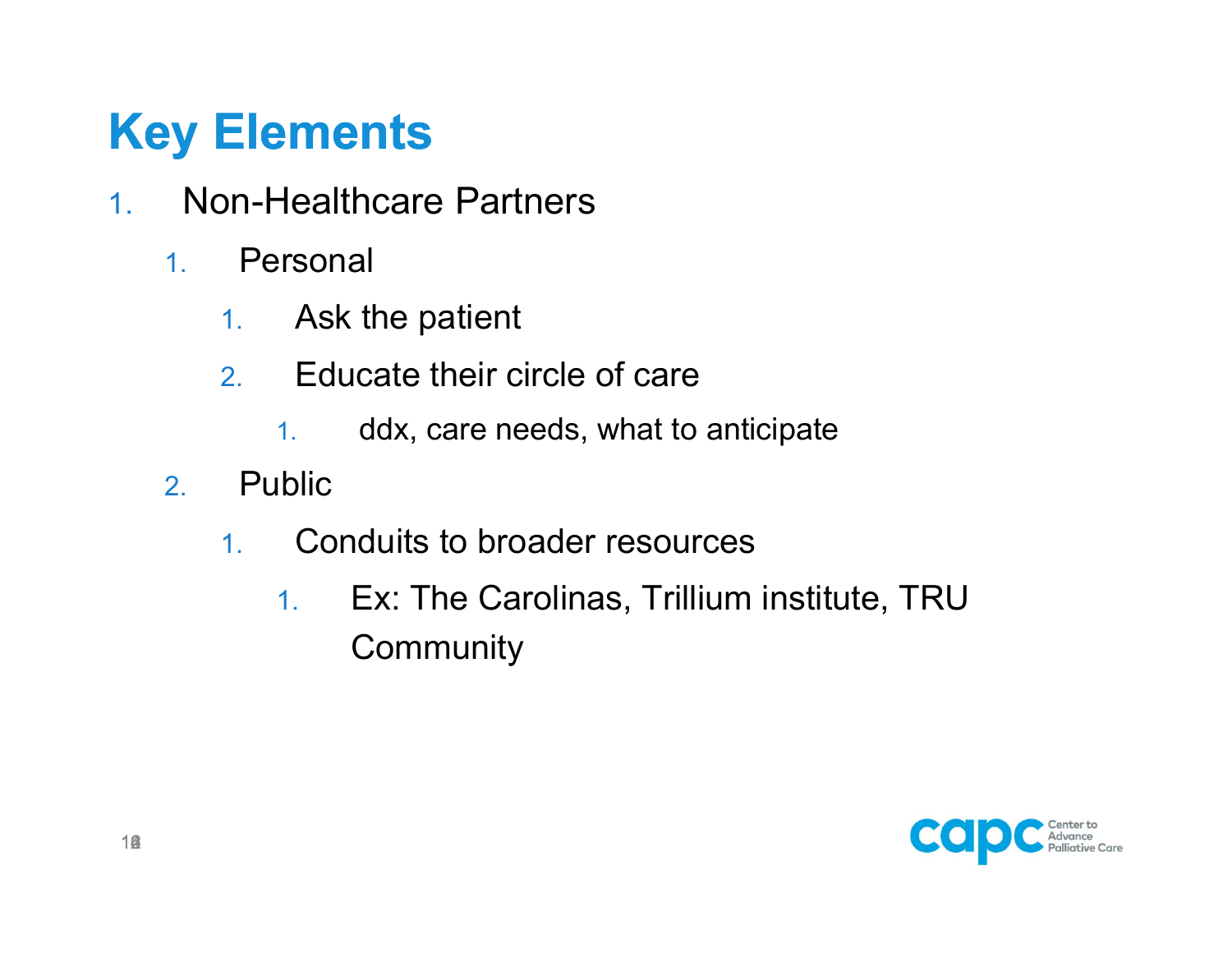## **Enhancing HCPs**

- 1.Due diligence
- 2.Repeat initial meeting
- 3.Don't portend to be anything other than that which you are
- 4.Don't over promise
- 5.Be open to the where the relationship may take you

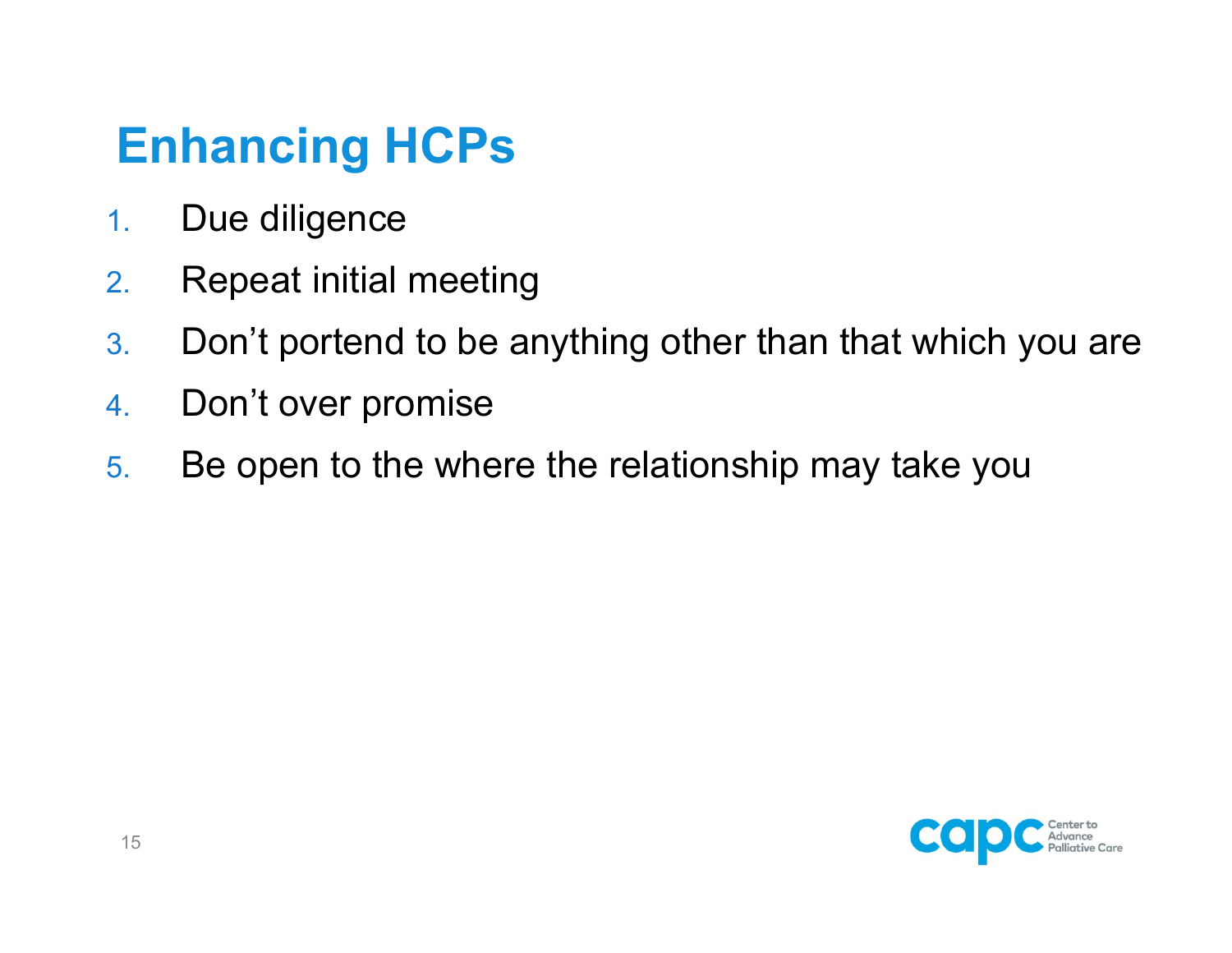## **Enhancing HCPs**



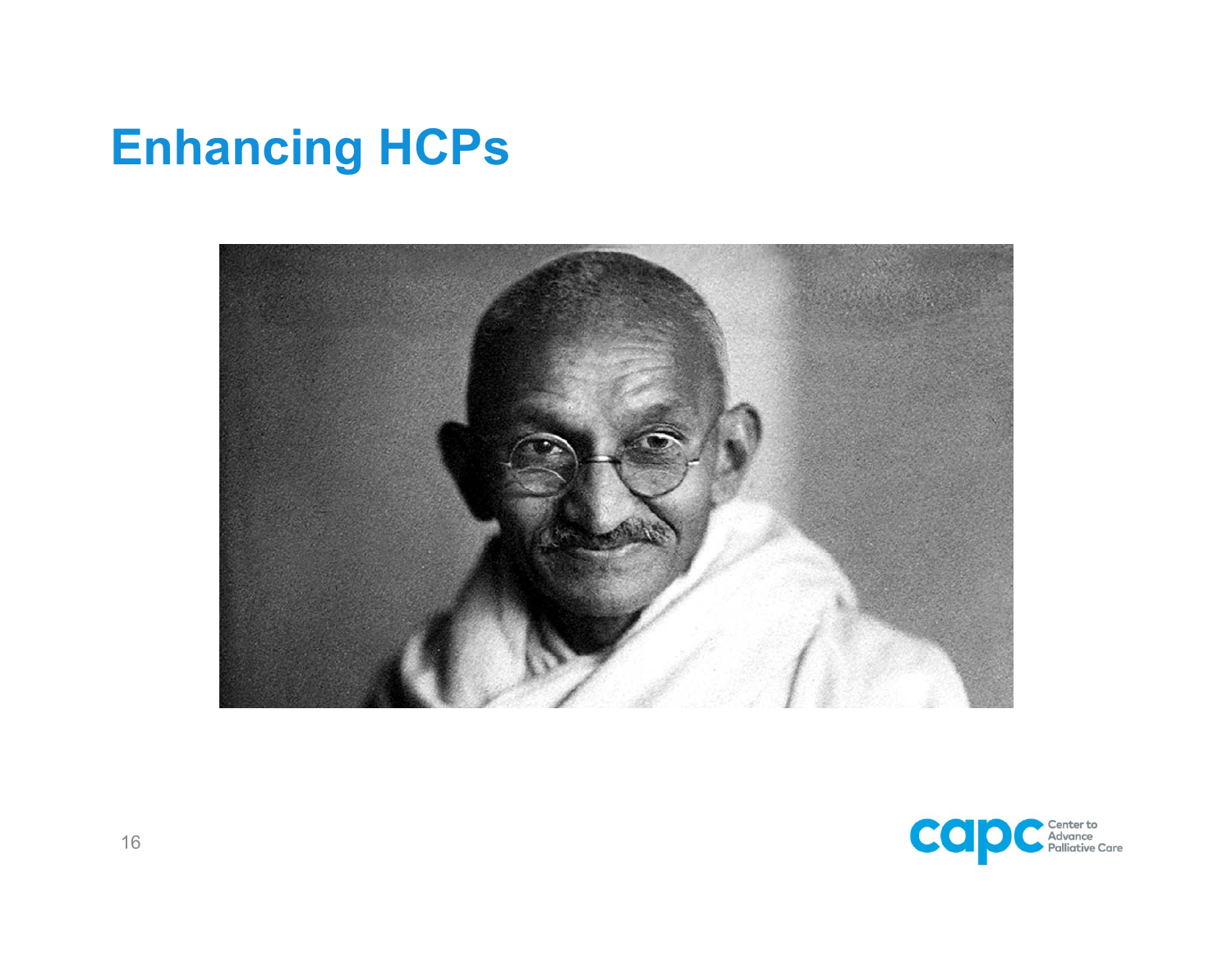## **Evaluating HCPs**

- 1.Program growth
- 2.Metrics
- 3. Patient satisfaction
- 4. Awareness
	- 1.Public
	- 2. Healthcare
		- 1. Providers
		- 2. Administration
		- 3. Policy